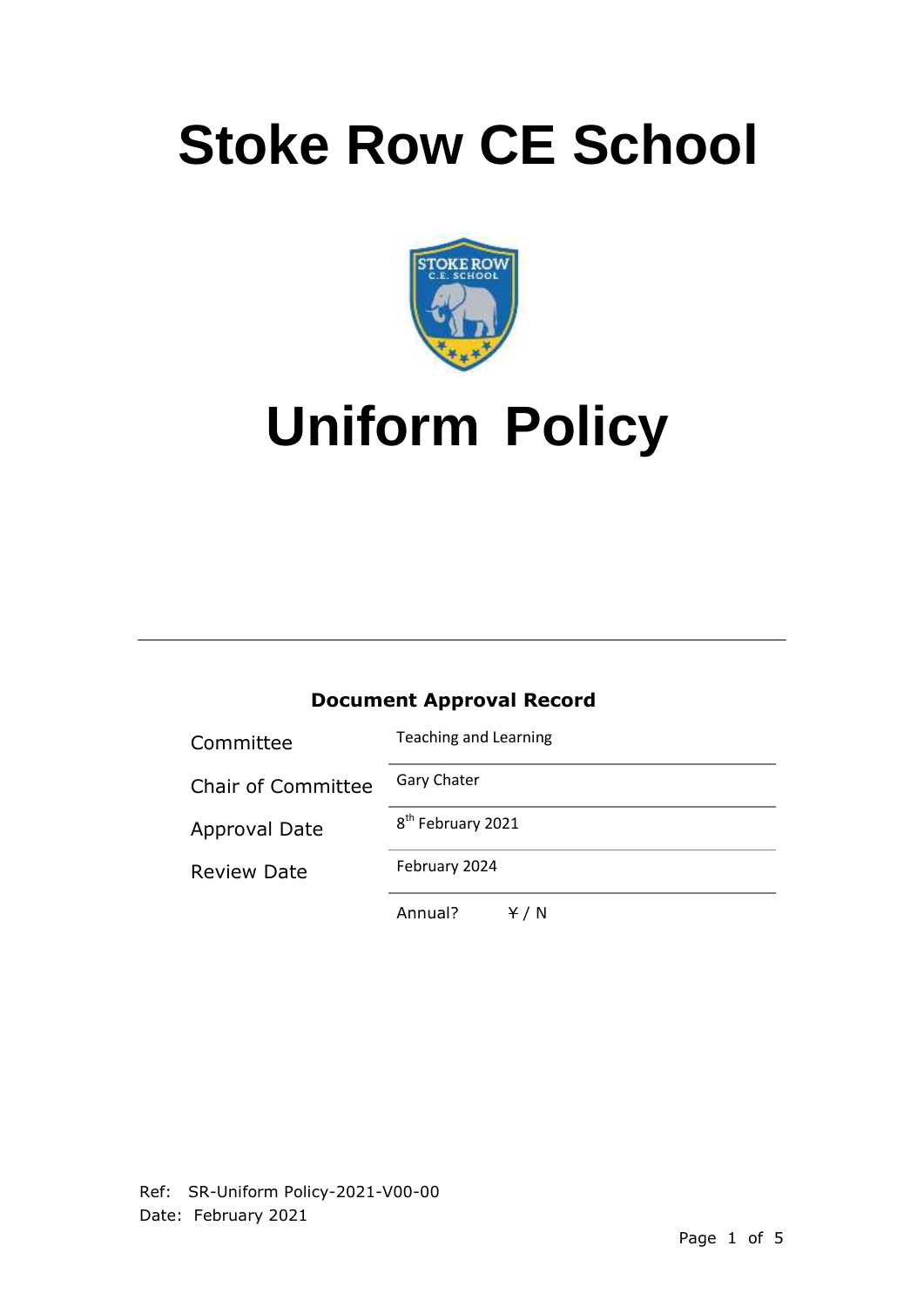#### Stoke Row C. E. School Uniform Policy

#### 'Shine like stars and become light in our world'

At Stoke Row School we aim for our children to have the brightest futures, each one nurtured individually to be a guiding light with a unique sparkle. We teach on another to live with kindness and respect. We help our children to understand that with courage and perseverance they can excel.

These policies are all created in line with the Christian foundation of this school which is expressed through our five core values and our view that every child is unique and valued.

#### **Contents**

## <span id="page-1-0"></span>**1 General**

The colours of Stoke Row School are blue and yellow (gold). Uniform must be worn as set out in this uniform policy. All items should be clearly labelled with the child's name.

#### *1.1 Hair*

All children with long hair should have it tied back in a dark band. Any other hair accessories should be simple and either yellow or blue to match the school uniform colours.

### *1.2 Make-up*

Children may not wear make-up or nail polish to school.

Tattoos should be removed before the children return to school.

Children will be given two days to remove these items after which parents will be informed.

### *1.3 Jewellery*

Children may not wear jewellery in school.

The sole exception to this is a watch or plain stud earrings, which MUST be removed for P.E. and games lessons.

Watches are brought to school at your own risk.

Ref: SR-Uniform Policy-2021-V00-00 Date: February 2021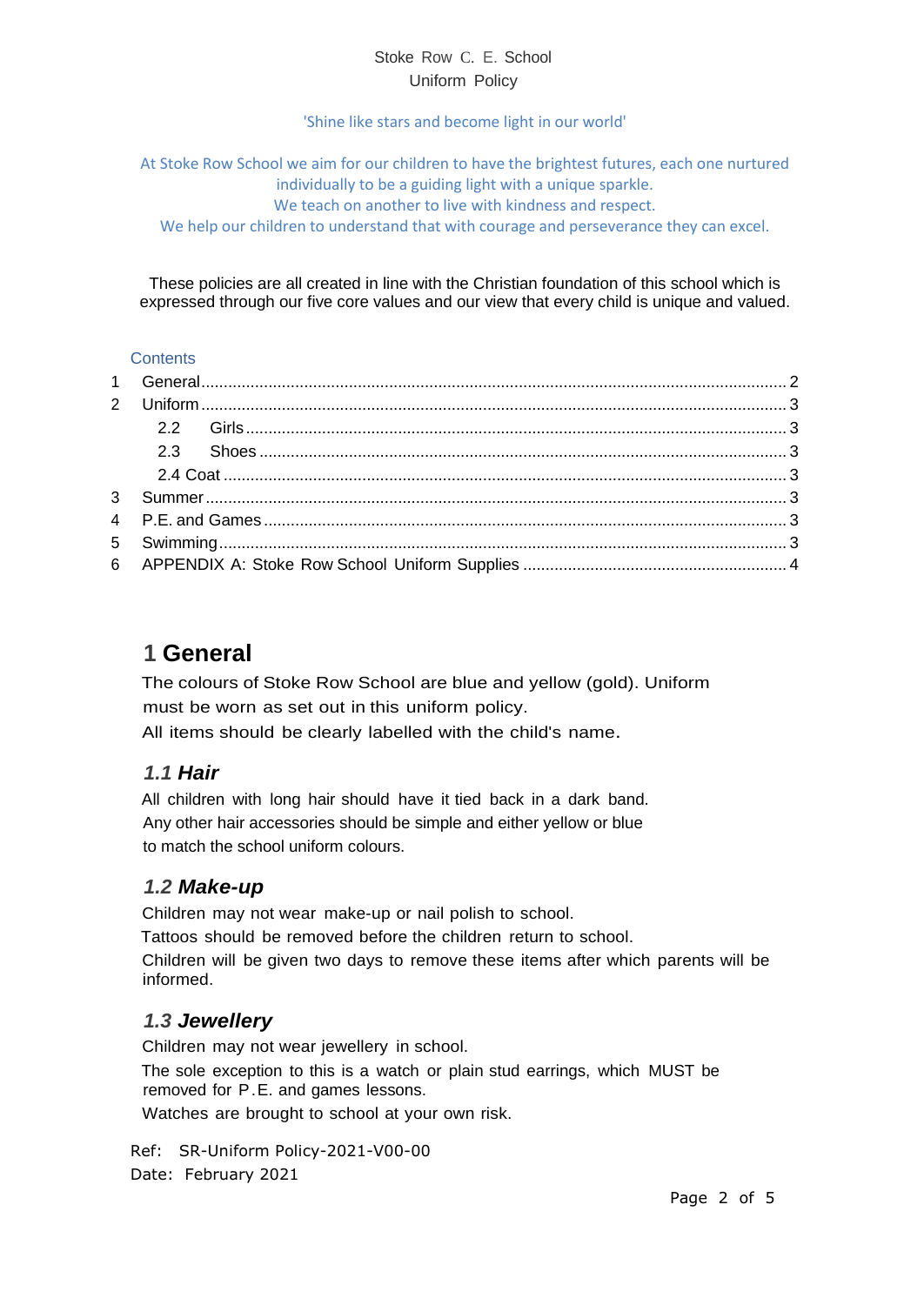# <span id="page-2-0"></span>**2 Uniform**

## *2.1 Boys*

Tailored black or grey trousers or shorts worn with gold school polo shirt and royal blue School sweatshirt. Grey socks.

## <span id="page-2-1"></span>*2.2 Girls*

Black or grey skirt, pinafore or tailored trousers worn with gold school polo shirt and royal blue school cardigan or sweatshirt. Black or grey opaque/wool tights or long socks to match skirt/trousers.

### <span id="page-2-2"></span>*2.3 Shoes*

All children require two pairs of shoes at school:

- 1. Black or navy blue smart, flat shoes (not trainers) should be worn to and from school. These shoes will be the shoes your child will wear in school when they are not participating in P.E./outdoor activities or at break and lunch times.
- 2. A second pair of shoes or trainers should be in school every day. These should be worn for playtimes, lunchtimes, outdoor activities and P.E.

## <span id="page-2-3"></span>*2.4 Coat*

All children should bring an additional outdoor coat each day.

In wet or inclement weather boots/wellingtons may be used as an alternative for outdoor play.

## <span id="page-2-4"></span>**3 Summer**

In Terms 1, 5 and 6 girls may choose to wear blue or yellow gingham dresses with/without school cardigan or school sweatshirt. White socks. In wet weather please refer to the girls uniform (Section 2.2 above).

Open toed sandals should not be worn to school.

We encourage hats or caps to be worn on sunny days.

# <span id="page-2-5"></span>**4 P.E. and Games**

The following items are required for P.E. and Games:

- P.E. bag
- Dark plimsolls or trainers
- Plain navy blue or black shorts
- Royal blue P.E. sweatshirt
- White school t-shirt
- Short white socks

P.E. kit should be in school every day.

During colder times of year, tracksuit bottoms are useful for outdoor activities. A light weight, waterproof jacket may be worn on top in the event of rain.

# <span id="page-2-6"></span>**5 Swimming**

The following items are required for swimming:

Ref: SR-Uniform Policy-2021-V00-00 Date: February 2021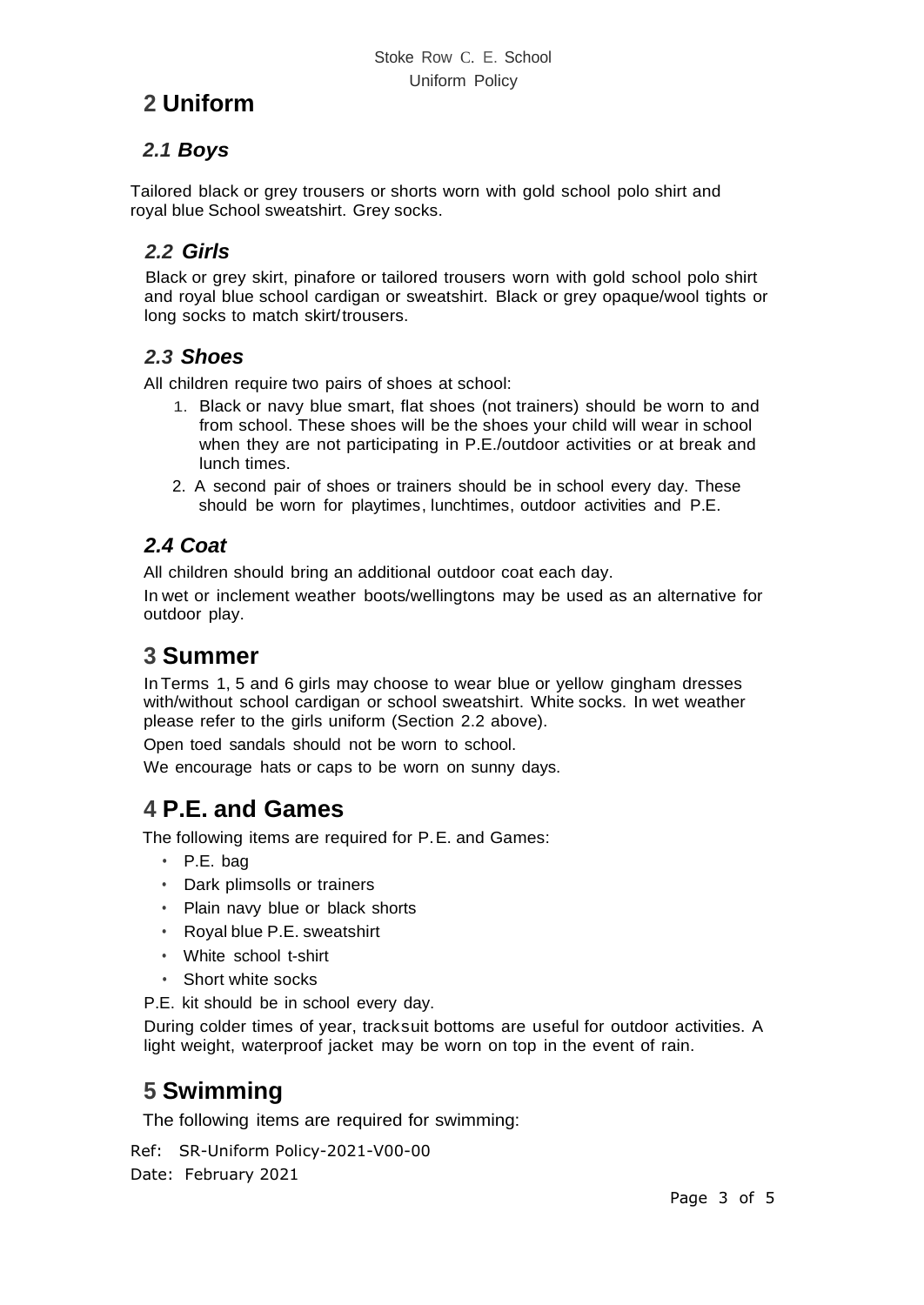- Girls one piece swimming costume
- Boys Swim shorts or trunks. Please note that boys should **not** wear Bermuda or beach shorts
- All Swimming hat, towel, comb/brush

These are required on the timetabled swimming day only, when your child's group is swimming.

## <span id="page-3-0"></span>**6 APPENDIX A: Stoke Row School Uniform Supplies**

Badged uniform items may be purchased from M&S Your School Uniform, either online

[http://www.mandsyourschooluniform.com/berkshire-oxfordshire/stoke-row-c-e](http://www.mandsyourschooluniform.com/berkshire-oxfordshire/stoke-row-c-e-primary-school/catlist_fnct5012.htm)[primary-school/catlist\\_fnct5012.htm](http://www.mandsyourschooluniform.com/berkshire-oxfordshire/stoke-row-c-e-primary-school/catlist_fnct5012.htm)

or in-store.

More details are available on the following web page:

<http://www.mandsyourschooluniform.com/>

Non-badged uniform items may also be purchased from M&S, or from other retailers.